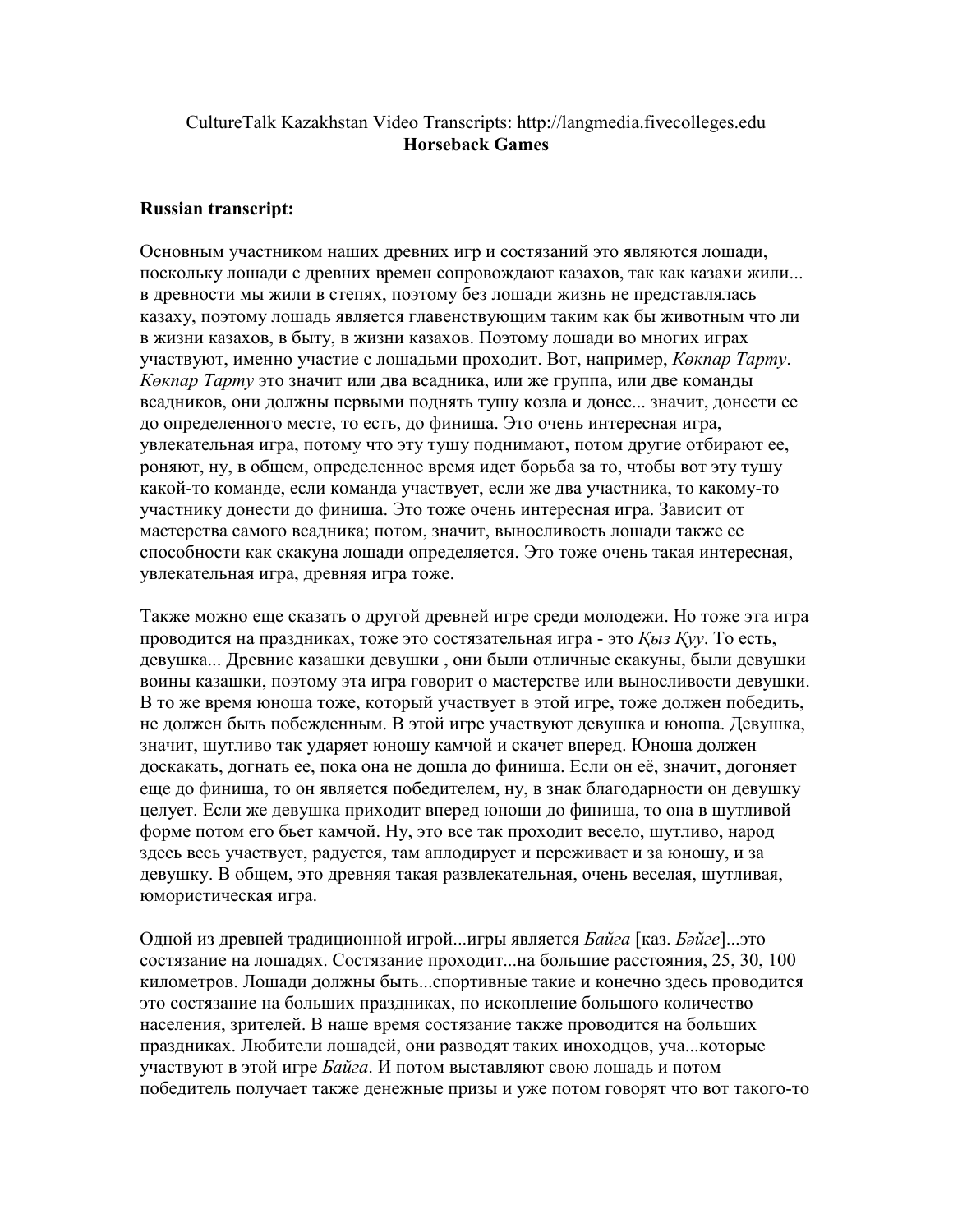владельца лошадь, допустим, заняла первое место. Это древная игра. Её с удавольствием проводят у нас в настоящее время на больших праздниках и это является даже основным видом спорт...этот игры, праздничной игры, спортивной состязании.

## English translation:

The main participants of our old games and competitions are horses, since the horses accompanied Kazakhs from ancient times, since they lived….In the past we lived in the steppes. That's why there was no life without a horse for a Kazakh. That's why the horse is the main [very important] animal in the life of Kazakhs, in the household, in the life of Kazakhs. That's why horses take part in many games; actually the participation involves horses. So, for example, *Kokpar Tartu<sup>1</sup>*. *Kokpar Tartu* is either two horsemen or a group or two teams of horsemen. They have to be first to pick up the carcass of a goat and car…so, carry it to a certain place, i.e., to the finish line. It is a very interesting game, absorbing game, because they pick up this carcass, then the others snatch it, drop it. Well, in general, for a certain period of time there is a fight for it, in order for this carcass… some teams, if teams participate, if [it is] only two participants, then one of the participants [has to] carry it to the finish line. It is a very interesting game as well. It depends on the mastery of the horseman, then, so it determines the endurance of the horse and its ability as a racehorse. It is both very interesting and absorbing game, an old game as well.

Also we can talk about another old game among the youth. This game is organized on holidays as well. It is also a competitive game. It is  $Kiz Kuu^2$  That means a girl…Historically Kazakh girls, they were good riders. There were Kazakh women warriors. That's why this game tells about the mastery or the endurance of a girl. At the same time the guy who also participates in the game is supposed to win, not to lose. Both a girl and a guy participate in this game. The girl, as a joke, kind of whips the guy and rides forwards. The guy has to ride and reach her, before she reaches the finish line. If he manages to reach her before the finish line, then he is the winner -- well, as a sign of gratitude he gets to kiss the girl. If the girl comes to the finish line before the guy, then she kind of whips the guy as a joke. Well, all this happens in a cheerful way, in a funny way, the public participates here. [They are] happy, [they] applaud and worry for the guy, and for the girl. In general, it is a very old entertaining, very cheerful, funny, humoristic game.

One of the old traditional games...game is  $Bayga^3$  [Kazakh Bayge]...it is a competition on the horseback. The competition [race]…is on the long distances, 25, 30, 100 kilometers. The horses must be…so athletic and of course, here this competition is held on big holidays, when a lot of people, spectators gather. In our time the competition is held on big holidays as well. The horse lovers, they breed such kinds of horses, part…that

 $\overline{a}$ 

 $1$  Kokpar Tartu – traditional game. A version of polo.

 $2 Kiz Kuu - literally "chase after a girl."$ 

 $3$  Bayga [Bayge] – horse race.